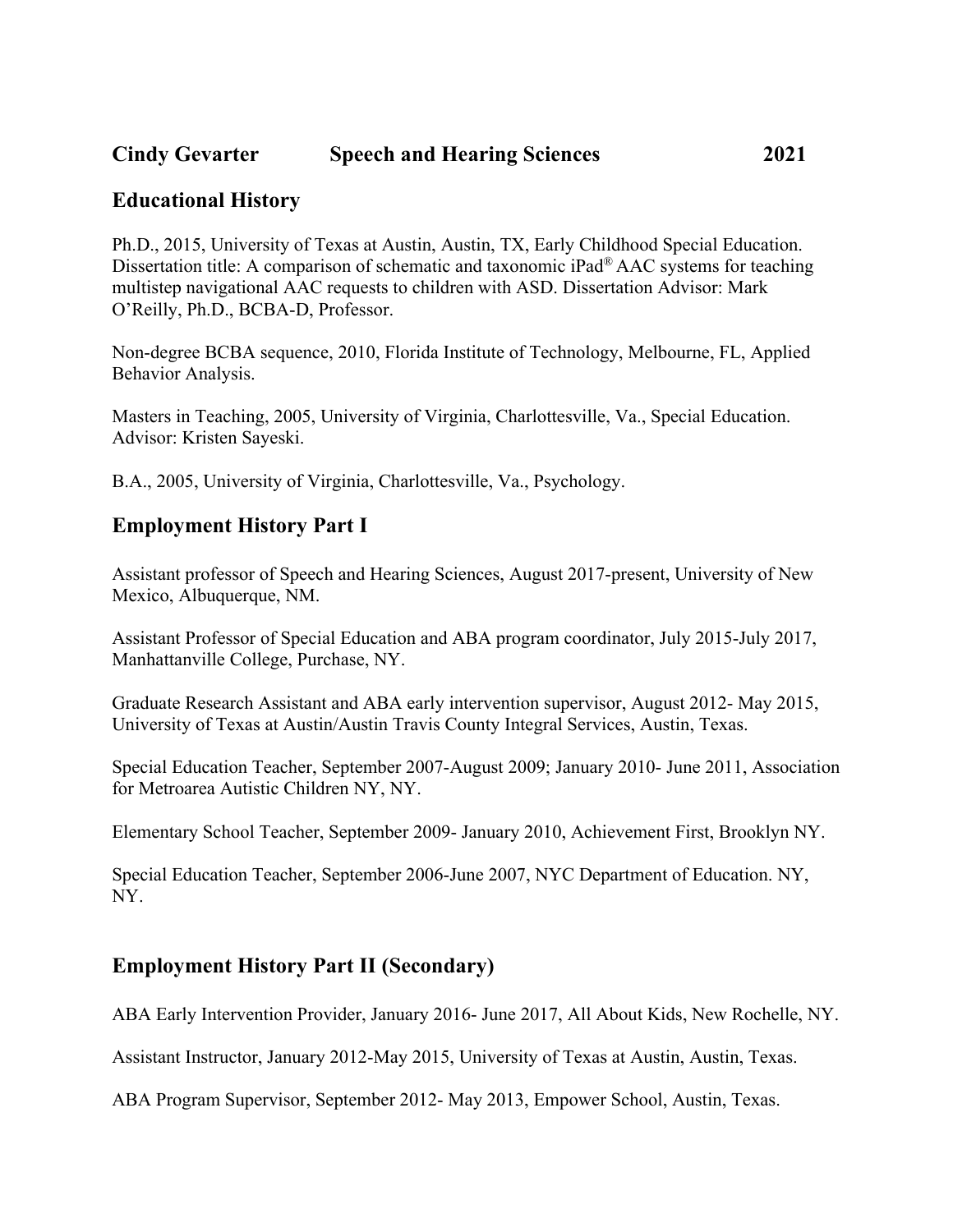Behavior Analyst, May 2013-May 2015, ASpIRe Inc. Austin, Texas.

Behavior Analyst, September 2011- August 2012, Little Behavior Consulting LLC, Austin, Texas.

Special Education Paraprofessional, summers 2001-2005, Middletown Township Public Schools extended school year program, Middletown, NJ.

## **Professional Recognition and Honors**

Graduate School Continuing Fellowship, graduate student research award, 2014, University of Texas at Austin.

Graduate School Continuing Fellowship, graduate student research award, 2013, University of Texas at Austin.

Special Education Department Glickman Scholarship, departmental academic award, 2012, University of Texas at Austin.

Graduate Recruitment Fellowship, graduate student initial funding award, 2011 University of Texas at Austin.

Samuel Marx Scholarship, graduate student academic award, 2005, Curry School of Education The University of Virginia.

Meritorious New Teacher Designation, award for new teachers based on academic achievement in teacher education program, 2006, Mid-Atlantic Region Teacher's Project.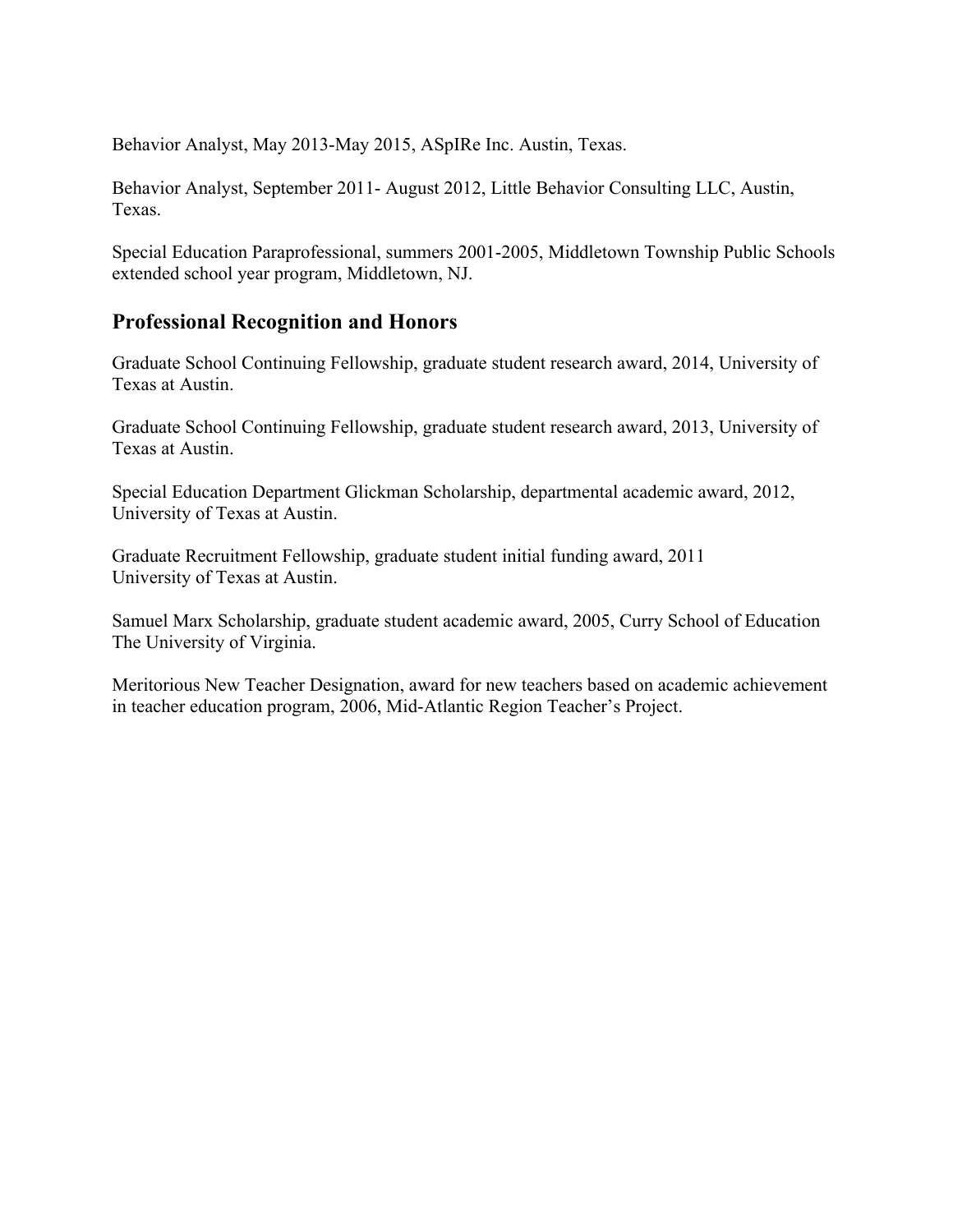## **Short Narrative Description of Research, Teaching and Service Interests**

My research interests broadly focus on communication intervention and assessment methods for young children with autism spectrum disorder and related developmental disabilities. In particular, I am interested in augmentative and alternative communication, early development of functional vocal speech, naturalistic teaching methods, individualized communication system assessment and selection, early intervention, and training parents and practitioners in evidencebased practices. From both a research and teaching perspective, I hope to promote collaboration between special educators, early intervention developmental specialists, behavior analysts and speech-language pathologists. I have interests in program and course development opportunities that would promote such collaboration.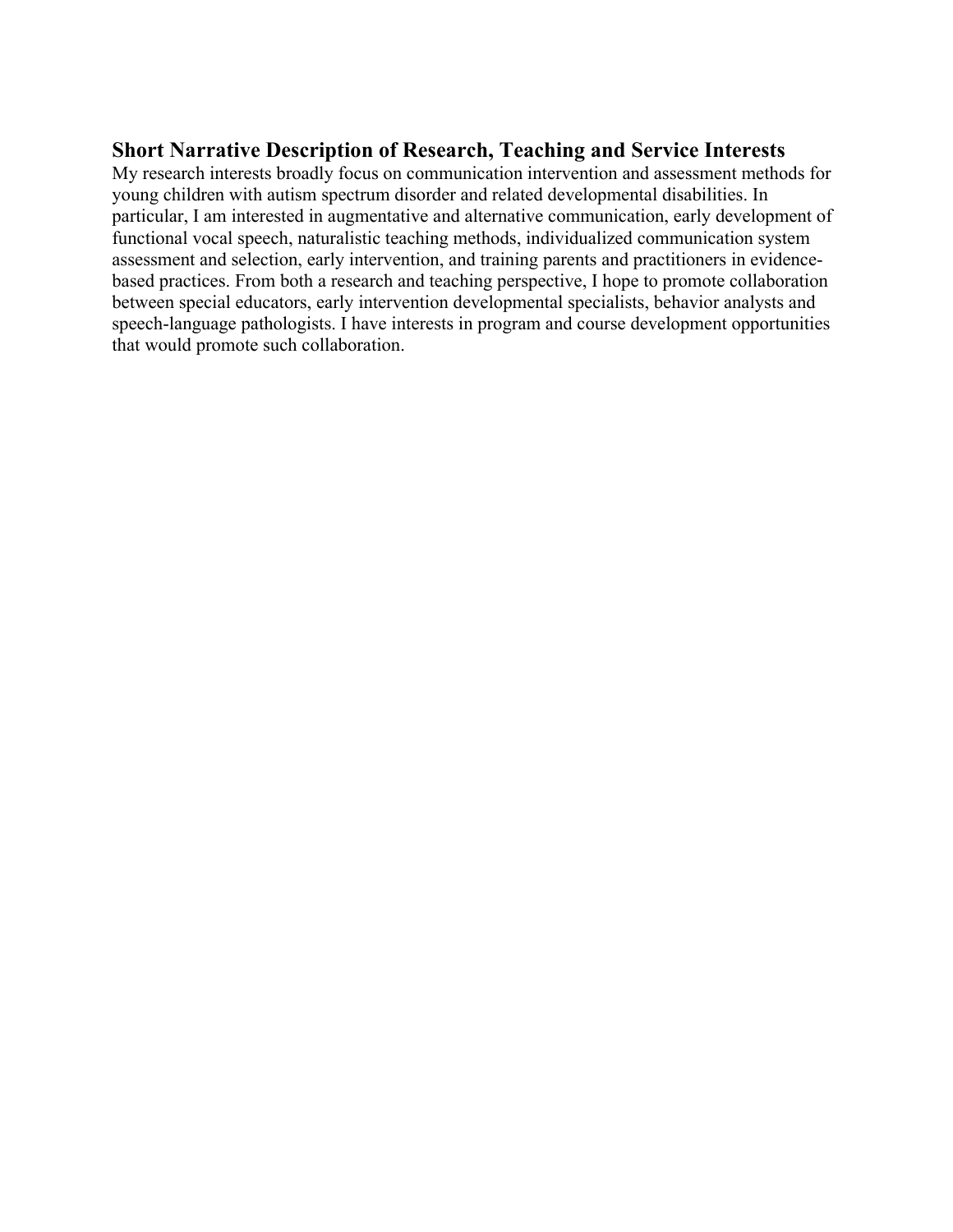## **Scholarly Achievements**

\*-indicates UNM student

## **Articles Published in Refereed Journals**

- 1. Carnett, A., Martin, C. & **Gevarter, C**. (2021). Evaluating augmentative and alternative communication modalities for individuals with developmental disabilities: a brief review of the last 5 years. *Current Developmental Disorders Reports*. <https://doi-org.libproxy.unm.edu/10.1007/s40474-021-00226-0>
- 2. **Gevarter, C**., Groll\*, M., & Stone\*, E. (2020). Dynamic assessment of augmentative alternative and communication application grid formats and communicative targets for children with autism spectrum disorder. *Augmentative and Alternative Communication. <https://doi.org/10.1080/07434618.2020.1845236>*
- 3. **Gevarter, C**., Horan, K., & Sigafoos, J. (2020). Teaching preschoolers with autism to use different speech-generating device display formats during play: Intervention and secondary ractors. *Language, Speech, and Hearing Services in Schools*. [https://doi](https://doi-org.libproxy.unm.edu/10.1044/2020_LSHSS-19-00092)[org.libproxy.unm.edu/10.1044/2020\\_LSHSS-19-00092](https://doi-org.libproxy.unm.edu/10.1044/2020_LSHSS-19-00092)
- 4. Johnston, S. S., Blue, **C., Gevarter,** C., Ivy, S., & Stegenga, S. (2020) Opportunity barriers and promising practices for supporting individuals with complex communication needs. *Current Developmental Disorders Reports.* Advance online publication. [https://doi](https://doi-org.libproxy.unm.edu/10.1007/s40474-020-00195-w)[org.libproxy.unm.edu/10.1007/s40474-020-00195-w](https://doi-org.libproxy.unm.edu/10.1007/s40474-020-00195-w)
- 5. Sigafoos, J., & **Gevarter, C.** (2019). Introduction to the special issue: communication intervention for individuals with complex communication needs. *Behavior Modification*, *43*(6), 767–773. doi:10.1177/0145445519868809
- 6. **Gevarter, C.,** & Zamora, C. (2018). Naturalistic speech-generating device interventions for children with complex communication needs: A systematic review of single-subject studies. *American Journal of Speech-language Pathology*, *27*(3), 1073-1090. doi:10.1044/2018\_ajslp-17-0128
- 7. **Gevarter, C**., O'Reilly, M. F., Sammarco, N., Ferguson, R., Watkins, L., Kuhn, M., & Sigafoos, J. (2018). Comparison of schematic and taxonomic speech generating devices for children with ASD. *Education and Training in Autism and Developmental Disabilities*, *53*(2), 222-238. doi:10.1080/10400435.2016.1143411
- 8. **Gevarter, C.,** & Horan, K. (2018). A behavioral intervention package to increase vocalizations of individuals with autism during speech-generating device intervention. *Journal of Behavioral Education. 28(1),* 141–167. doi:10.1007/s10864-018-9300-4
- 9. **Gevarter, C**., O'Reilly, F., Kuhn., M., Watkins, L Ferguson, R. Sammarco, N., Rojeski, L.,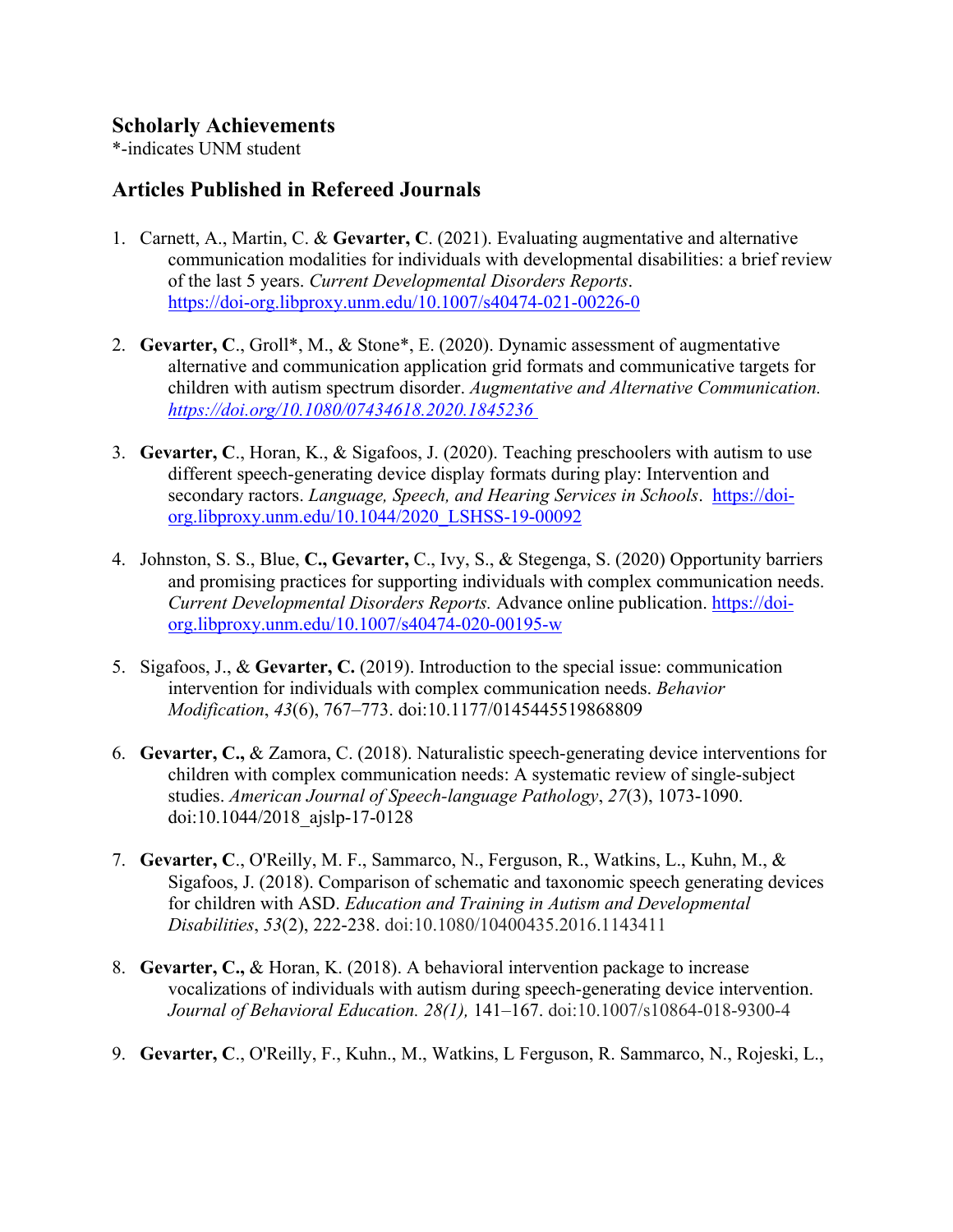Sigafoos, J. (2017). Assessing the acquisition of requesting a variety of preferred items using different SGD formats for children with autism spectrum disorder. *Assistive Technology, 29(3),*153-160*.* doi:10.1080/10400435.2016.1143411

- 10. Watkins, L., O'Reilly, M., Ledbetter-Cho, K., Lang, R., Sigafoos, J., Kuhn, M., Lim, N., **Gevarter C**., Caldwell, N. (2017). A meta-analysis of school-based social interaction interventions for adolescents with autism spectrum disorder. *Review Journal of Autism and Developmental Disorders*. *4(4),* 277-293. doi:10.1007/s40489-017-0113-5
- 11. **Gevarter, C**., O'Reilly, M. F., Kuhn, M., Mills, K., Ferguson, R., Watkins, L., ... & Lancioni, G. E. (2016). Increasing the vocalizations of individuals with autism during intervention with a speech‐generating device. *Journal of Applied Behavior Analysis, 49 (1).* 17-33. doi:10.1002/jaba.270
- 12. **Gevarter, C**., Bryant, D.P., Bryant, B., Sammarco, N., Zamora, C., Watkins, L (2016). Math interventions for individuals with autism spectrum disorder: A systematic review. *Review Journal of Autism and Developmental Disorders, 3(3*), 224-238. doi:10.1007/s40489-016-0078-9
- 13. Fragale, C., Rojeski, L., O'Reilly, M., & **Gevarter, C**. (2016). Evaluation of functional communication training as a satiation procedure to reduce challenging behavior in instructional environments for children with autism. *International Journal of Developmental Disabilities*, *62*(3), 139-146. doi:10.1080/20473869.2016.1183957
- 14. El Zein, F., **Gevarter, C.,** Bryant, B., Son, S. H., Bryant, D., Kim, M., & Solis, M. (2015). A comparison between iPad-assisted and teacher-directed reading instruction for students with autism spectrum disorder (ASD). *Journal of Developmental and Physical Disabilities, 28*(2), 195-215. doi:10.1007/s10882-015-9458-9
- 15. Watkins, L., Kuhn, M., Ledbetter-Cho, K., **Gevarter, C.,** & O'Reilly, M. (2015). Evidence -based social communication interventions for children with autism spectrum disorder. *The Indian Journal of Pediatrics*, *84*(1), 68-75. doi:10.1007/s12098-015-1938-5
- 16. Watkins, L., O'Reilly, M., Kuhn, M., **Gevarter, C**., Lancioni, G.E., Sigafoos, J., Lang, R. (2014). A review of peer-mediated social interaction interventions for students with autism in inclusive settings. *Journal of Autism and Developmental Disorders, 45(4),* 1070-1083. doi:10.1007/s10803-014-2264-x
- 17. James, R., Sigafoos, J., Green, V., Lancioni, G., O'Reilly, M., Lang, R., Davis, T., Carnett, A., Achmadi, D., **Gevarter, C**., Marschik, P. (2015). Music therapy for individuals with autism spectrum disorder: A systematic review. *Review Journal of Autism and Developmental Disorders*, *2*(1), 39-54. doi:10.1007/s40489-014-0035-4
- 18. **Gevarter, C**., & Watkins, L. (2015). This study presents a promising assistive technology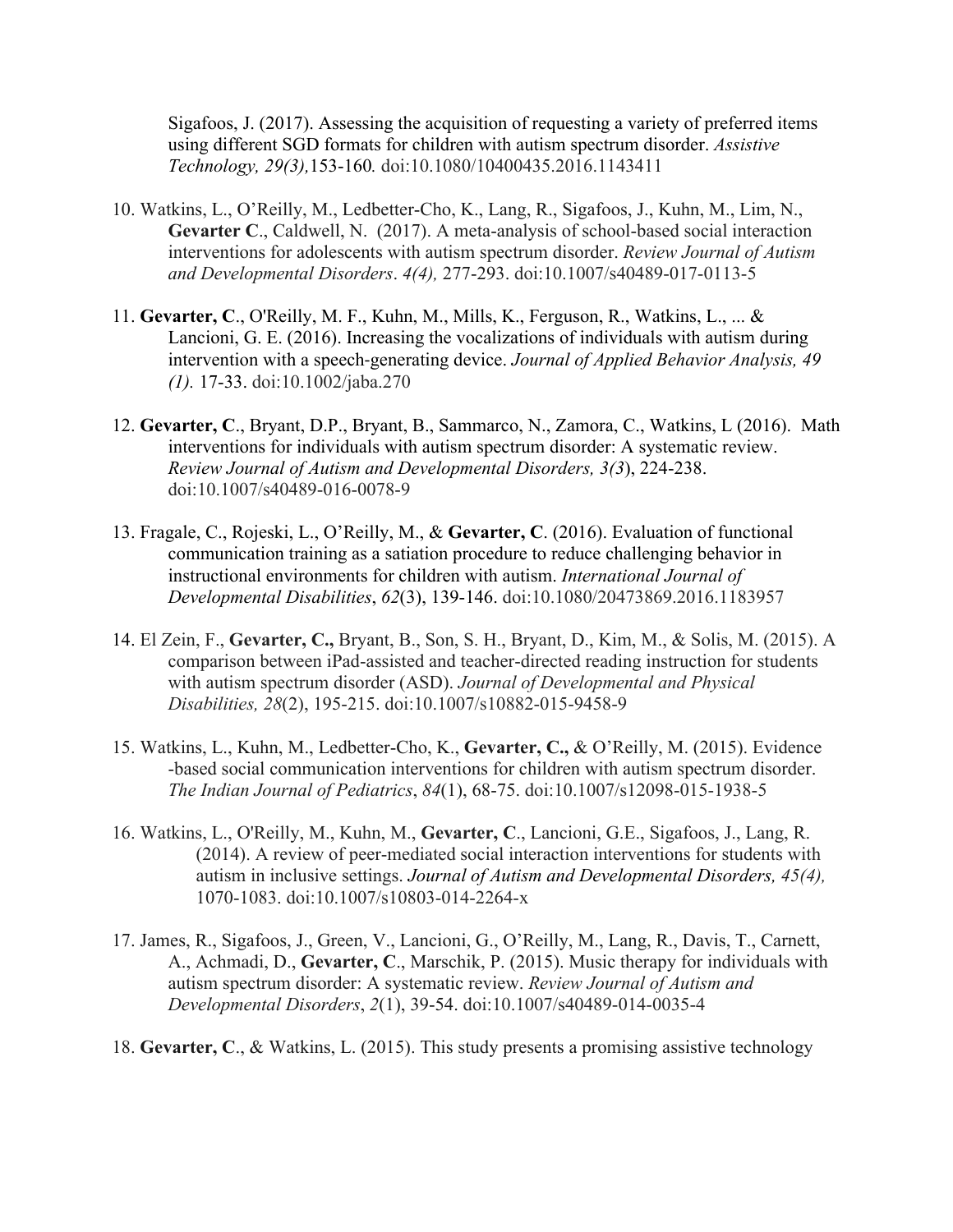intervention for individuals with Rett syndrome. Replication and extension is warranted to explore its generality for enabling choice making. *Evidence-Based Communication Assessment and Intervention, 9*(1)*,* 15-20.

- 19. Pazey, B. L., **Gevarter, C.**, Hamrick, J., & Rojeski, L. (2014). Administrator views and knowledge of instructional practices for students with autism spectrum disorders. *Research in Autism Spectrum Disorders*, *8*(10), 1253-1268. doi:10.1016/j.rasd.2014.06.013
- 20. **Gevarter, C.,** O'Reilly, M. F., Rojeski, L., Sammarco, N., Sigafoos, J., Lancioni, G. E., & Lang, R. (2014). Comparing acquisition of AAC-based mands in three young children with autism spectrum disorder using iPad® applications with different display and design elements. *Journal of Autism and Developmental Disorders, 44(10),* 2464–2474. doi:10.1007/s10803-014-2115-9
- 21. **Gevarter, C**., O'Reilly, M.F., Rojeski, L., Sammarco, N., Lang, R., Lancioni, G.E., & Sigafoos, J. (2013). Comparisons of intervention components within augmentative and alternative communication systems for individuals with developmental disabilities: A review of the literature. *Research in Developmental Disabilities, 34*(12), 4404-4414. doi:10.1016/j.ridd.2013.09.018
- 22. **Gevarter, C**., O'Reilly, M.F., Rojeski, L., Sammarco, N., Lang, R., Lancioni, G.E., & Sigafoos, J. (2013). Comparing communication systems for individuals with developmental disabilities: A review of single-case research studies. *Research in Developmental Disabilities, 34(12),* 4415-4432. doi:10.1016/j.ridd.2013.09.017

## **Articles Appearing in Chapters in Edited Volumes**

- 1. Watkins, L., Ledbetter-Cho, K., **Gevarter, C**., & Bloomfield, B. Academic skills and ABA. (2021). In J.L. Matson & P. Sturmey (Eds.) *Handbook of Autism and Pervasive Developmental Disorder: Assessment, Diagnosis, and Treatment*. New York: Springer.
- 2. O'Reilly, M., **Gevarter, C.,** Falcomata, T., Sigafoos, J., & Lancioni, G. (2016). Applied behaviour analysis and positive behavior supports. In. Carr, A., Linehan, C., O'Reilly, G., Walsh, P. N., & McEvoy, J. (Eds.). *The handbook of intellectual disability and clinical psychology practice (*2nd ed.) Routledge.
- 3. O'Reilly, M., Sammarco, N., Kuhn, M., **Gevarter, C**., Watkins, L., Gonzales, H., Rojeski, L., Sigafoos, J., Lancioni, G., & Lang, R. (2015). Inborn and acquired brain and physical disabilities. In H. Roane, J. Ringdahl, & T. Falcomata (Eds.), *Clinical and organizational applications of applied behavior analysis*. Amsterdam: Elsevier.
- 4. Mulloy, A., **Gevarter, C**., Hopkins, M., Sutherland, K., & Ramdoss, S. (2014). Assistive technology for students with visual impairment and blindness. In N. Singh and G. Lancioni (Eds.), *Assistive technology for persons with diverse abilities.* New York: Singer.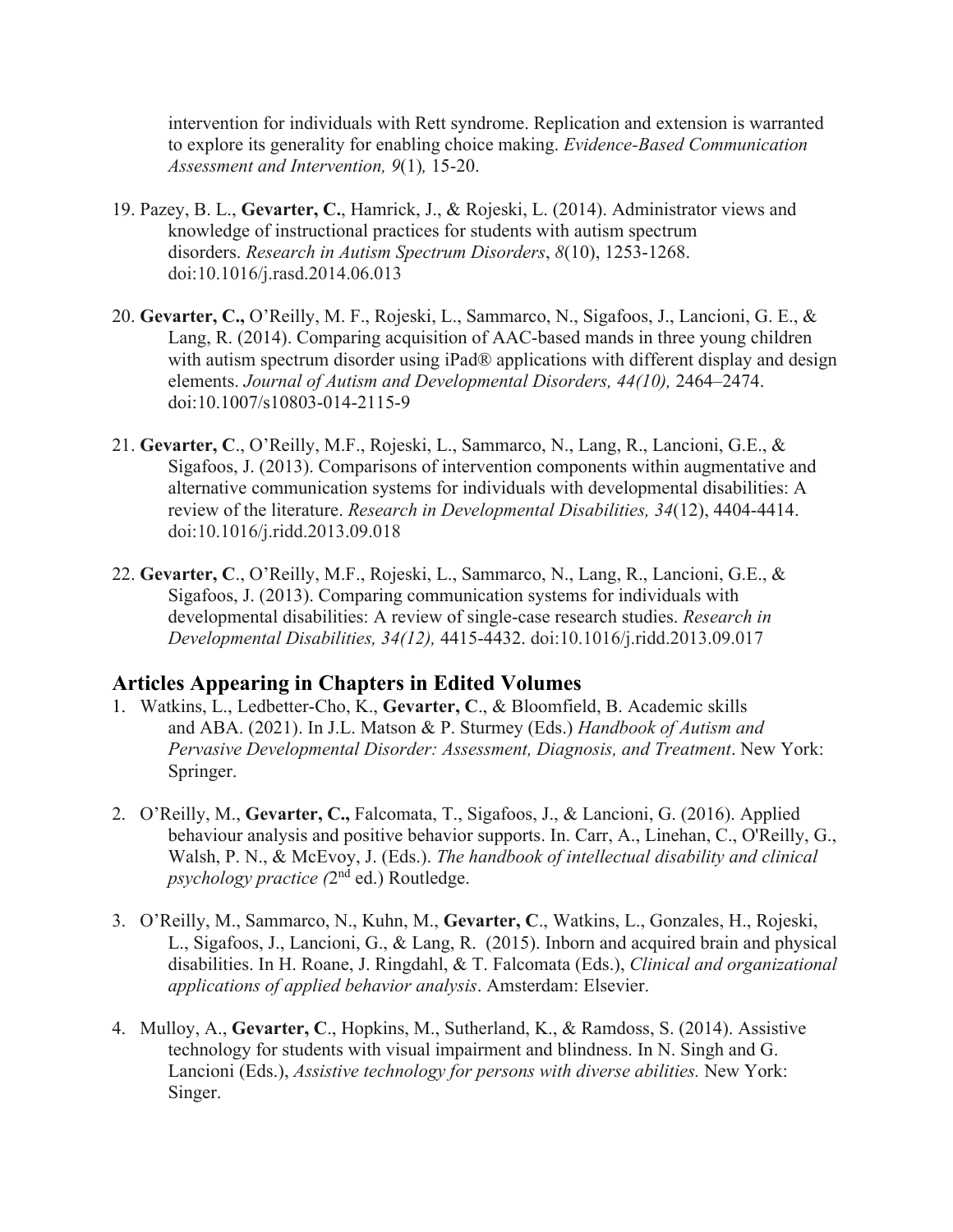5. O'Reilly, M., Lancioni, G., Sigafoos, J., Lang, R., Healy, O., Singh, N., Sorrells, A., Kang, S. Koch, H., Rojeski, L., **Gevarter, C.** (2014). Assistive technology for people with behavior problems. In N. Singh and G. Lancioni (Eds.), *Assistive technology for persons with diverse abilities*. New York: Singer.

## **Other Scholarly Works**

#### **Invited Commentaries**

- 1. Watkins, L., Gevarter, C., & Hu, X. (2020). Promising evidence for the use of the Communication Complexity Scale to measure interaction between minimally verbal preschoolers with autism spectrum disorder and their peers. *Evidence-Based Communication Assessment and Intervention*. 14(4), 200–205. <https://doi.org/10.1080/17489539.2020.1793467>
- 2. Gevarter, C. B., & Watkins, L. (2015). This study presents a promising assistive technology intervention for individuals with Rett syndrome. Replication and extension is warranted to explore its generality for enabling choice making. *Evidence-Based Communication Assessment and Intervention*, *9*(1), 15-20.

## **Works in Progress**

### **Accepted for publication**

1. Gevarter, C. Najar, A.M\*, Flake, J.\*, Tapia-Alvidrez<sup>,</sup> F., Lucero, A. (Accepted 3/16/2021). Naturalistic communication training for early intervention providers and Latinx parents of children with signs of autism. *Journal of Developmental and Physical Disabilities.*

### **Submitted for publication**

- 1. **Gevarter, C**., Groll, M\*., Stone, E\*. (revisions submitted 12/20). Early intervention providers' knowledge of evidence-based practices for working with children with autism
- 2. **Gevarter, C**., Groll, M\*., Stone, E., Najar, A.M.\* (revisions submitted 3/21).A Parentimplemented embedded AAC Intervention for teaching navigational requests and other communicative functions to children with autism spectrum disorder

## **Invited or Refereed Abstracts and/or Presentations at Professional Meetings**

- 1. **Gevarter, C**., Groll, M\*., Stone, E.\* (2020). *Using dynamic assessment to guide speechgenerating device intervention decisions for children with autism spectrum disorder.* Seminar accepted for the American Speech and Hearing Association Convention (cancelled).
- 2. **Gevarter, C**., Medina, A\*., Groll, S\*. (2020). *Teaching children with autism to comment*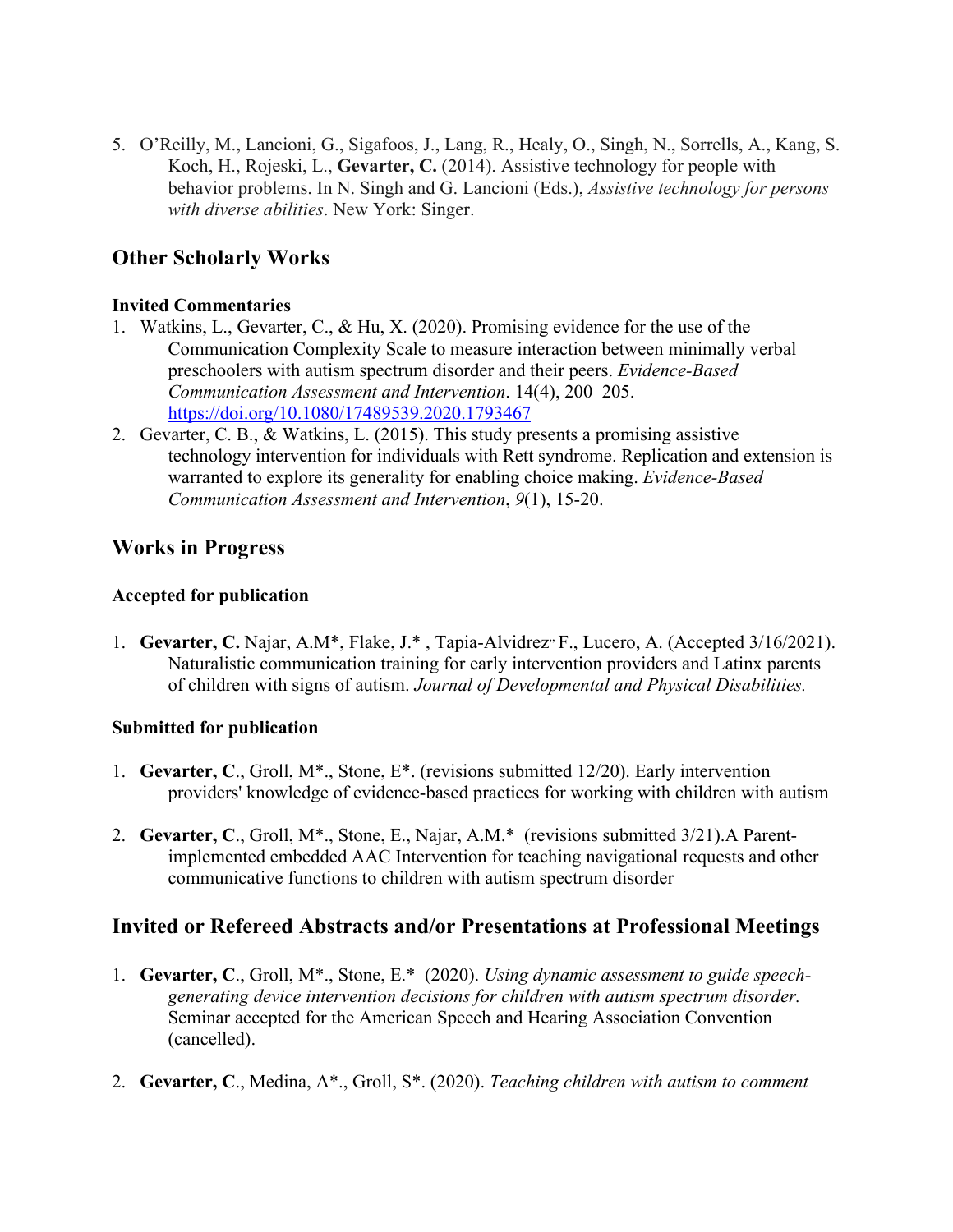*with two-word combinations on speech-generating devices during play.* Paper accepted for the American Speech and Hearing Association Convention (cancelled).

- 3. **Gevarter, C**., Medina, A\*., Groll, S.\* (May, 2020). *Teaching children with autism to tact with two-word combinations on speech-generating devices during play*. Poster presented at the Association for Behavior Analysis International Conference, Washington, DC (virtual conference).
- 4. **Gevarter, C**., Groll, M\*.**,** Stone, E\***.,** Medina, A\*. (May, 2020). *An embedded naturalistic teaching approach to increase the speech-generating device responses of children with autism spectrum disorder.* Paper presented at the Association for Behavior Analysis International Conference, Washington, DC (virtual conference).
- 5. **Gevarter, C**., Groll, M\*., Stone, E\*. (November, 2019). *Using dynamic assessment to determine appropriate speech-generating device formats for children with autism spectrum disorder.* Poster presented at the American Speech and Hearing Association Convention, Orlando, Florida.
- 6. **Gevarter, C.,** Reuter-Yuill, L**.** (February, 2019). *Adapting the Picture Exchange Communication System protocol to speech generating device intervention*. Workshop presented at the Alabama Autism Conference, Tuscaloosa, Alabama. (Invited speaker)
- 7. **Gevarter, C.,** Reuter-Yuill, L. (February, 2019) *Evidence-based considerations for selecting augmentative and alternative communication systems and intervention approaches.* Presentation at the Alabama Autism Conference, Tuscaloosa, Alabama. (Invited speaker)
- 8. **Gevarter, C**., Groll, M. (November, 2018) *Early intervention providers' knowledge of evidence-based practices for working with children with autism*. Paper presented at the American Speech and Hearing Association Convention, Boston, Massachusetts
- 9. **Gevarter, C**., Zamora, C. (July, 2018). Naturalistic speech generating device interventions for children with complex communication needs: A systematic review of single subject studies. Paper presented at the International Society for Augmentative and Alternative Communication 18th Biennial Conference, Gold Coast, Australia.
- 10. **Gevarter, C.,** Horan, K. *Increasing target vocalizations used along with speech-generating device mands* (May, 2017). Paper presented at the Association for Behavior Analysis International 43rd Annual Conference, Denver, Colorado.
- 11. **Gevarter, C***., A comparison of speech-generating device formats used during play by children with autism spectrum disorder.* (April, 2017). Poster session at the Council for Exceptional Children's National Conference, Boston, Massachusetts.
- 12. **Gevarter, C**., Kuhn, M., O'Reilly, M.F., Watkins L. (August, 2016). *Acquisition of play actions and vocabulary using different speech-generating displays for one child with*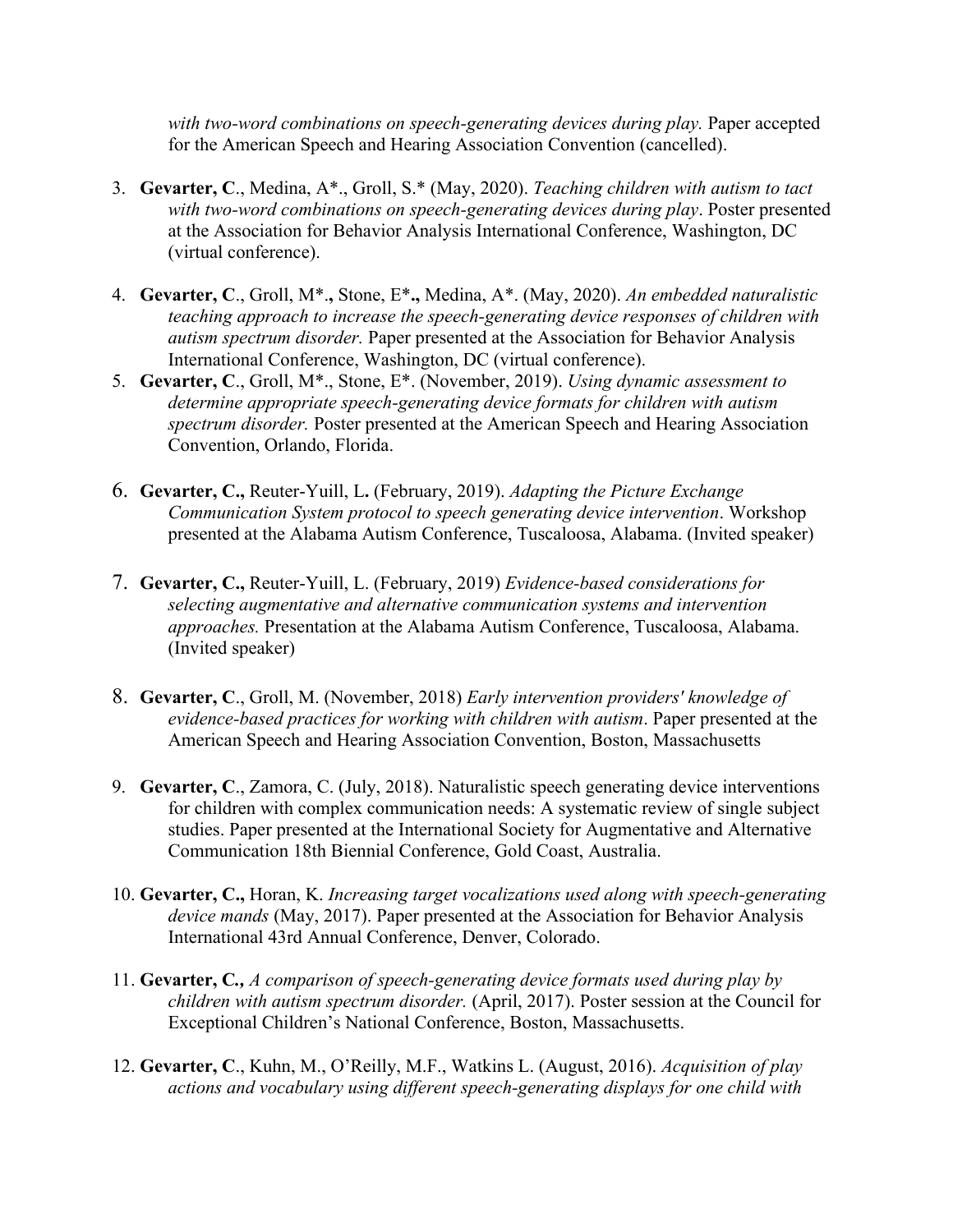*autism*. Poster session presented at the International Society for Augmentative and Alternative Communication 17th Biennial Conference, Toronto, Canada.

- 13. **Gevarter, C**., O'Reilly, M.F., Kuhn, M., Ferguson, R., Watkins, L.,Sammarco, N., Gonzales, H., Rojeski (May, 2015). *A comparison of schematic and taxonomic iPad® AAC systems for teaching multistep navigational AAC requests to children with ASD*. Paper presented at the Association for Behavior Analysis International 41st Annual Conference, San Antonio, Texas
- 14. **Gevarter, C**., O'Reilly, M.F., Watkins, L., Kuhn, M., Ferguson, R., Sammarco, N., Gonzales, H., Rojeski, L. (May, 2015). *Teaching discriminated requests to individuals with autism spectrum disorder using different iPad® AAC displays*. Poster presented at the Association for Behavior Analysis International 41<sup>st</sup> Annual Conference, San Antonio, Texas.
- 15. **Gevarter, C**., O'Reilly, M.F., Rojeski, L.,Watkins, L., Kuhn, M., Gonzales, H., Sammarco, N. (July, 2014). *Teaching discriminated requests to an individual with autism spectrum disorder using grid, scene, and hybrid displays on an* iPad® *AAC application.* Poster session presented at the International Society for Augmentative and Alternative Communication 16th Biennial Conference, Lisbon, Portugal.
- 16. **Gevarter, C**., O'Reilly, M.F., Rojeski, L., Sammarco, N., Lang, R., Lancioni, G.E., & Sigafoos, J. (May, 2014). *Comparing communication systems for individuals with developmental disabilities: A review of single-case research studies.* Poster session presented at the Association for Behavior Analysis International 40<sup>th</sup> Annual Conference, Chicago, Illinois.
- 17. **Gevarter, C**., Rojeski, L., Sammarco, N., Sigafoos, J., Lancioni, G., & Lang, R. (May, 2014). Comparing acquisition of mands in children with autism using iPads<sup>®</sup> with scenebased, grid-based, or hybrid displays. In M.F., O'Reilly (Chair), *Innovations in the assessment and treatment of people with autism*. Symposium presented at the Association for Behavior Analysis International  $40<sup>th</sup>$  Annual Conference, Chicago, Illinois.
- 18. Rojeski, L., O'Reilly, M.F., **Gevarter, C**., Gonzales, H., Sammarco, N., Kuhn, M., Watkins, L.,  $\&$  Kajian, M., (May, 2014). Mand training satiation procedures to reduce challenging behavior in instructional environments for children with ASD. In T.N. Davis (Chair), *The effects of motivating operations on the assessment and treatment of individuals with developmental disabilities.* Symposium presented at the Association for Behavior Analysis International 40<sup>th</sup> Annual Conference, Chicago, Illinois.
- 19. Rojeski, L., O'Reilly, M.F., **Gevarter, C**., Sammarco, N., Gonzales, H., Longino, D., Davitt, C., & Lesser, M. *Assessment of challenging behavior maintained by access to iPads<sup>®</sup> for children with autism spectrum disorder.* (May, 2014). Poster session presented at the Association for Behavior Analysis International 40<sup>th</sup> Annual Conference, Chicago, Illinois.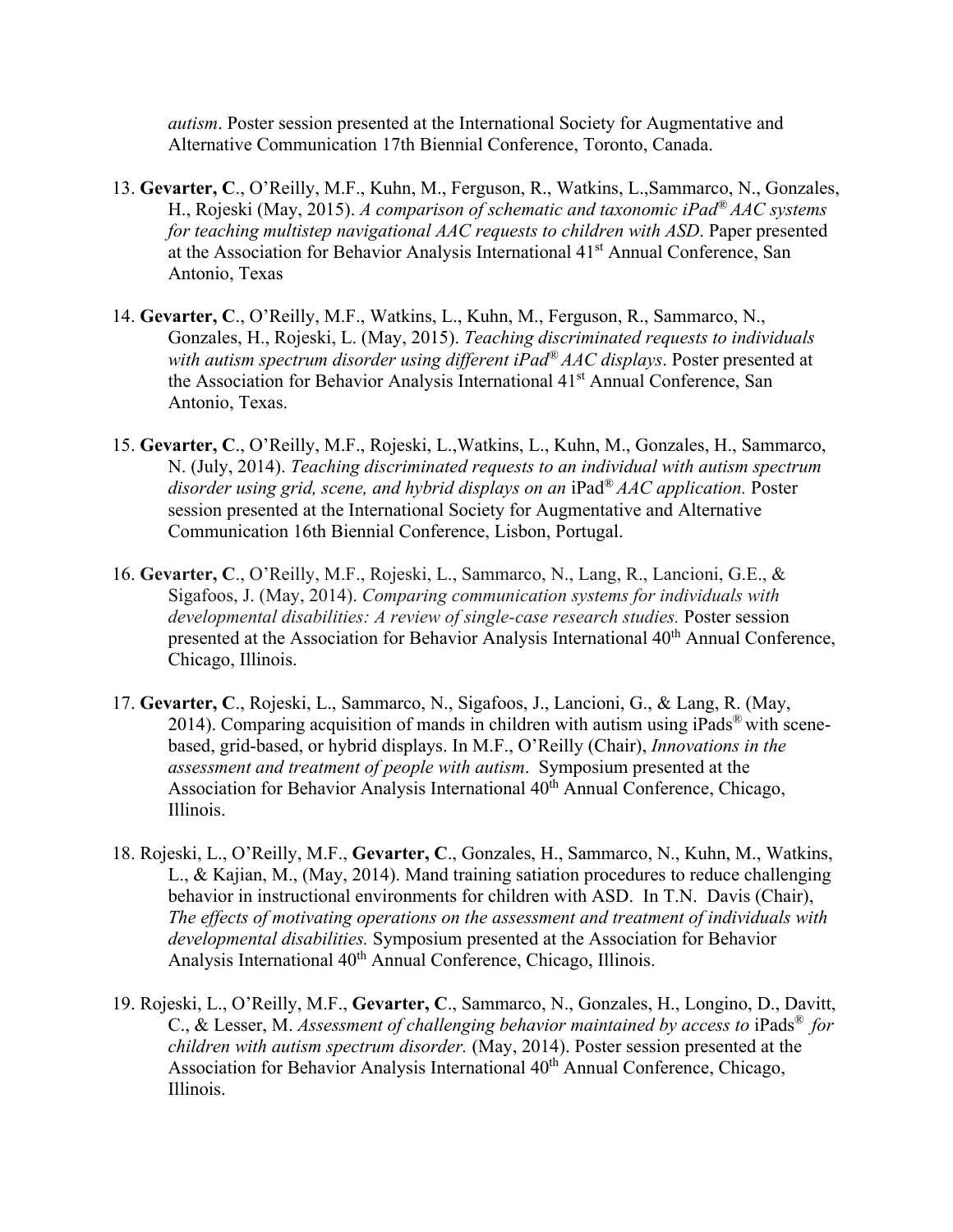- 20. Watkins, L., Kuhn, M., **Gevarter, C**., Gonzales, H., Longino, D., Rojeski, L., Sammarco, N., & O'Reilly, M.F. *Social interaction interventions for individuals with autism: A review of the literature.* (May, 2014). Poster session presented at the Association for Behavior Analysis International 40<sup>th</sup> Annual Conference, Chicago, Illinois.
- 21. **Gevarter, C.** (August, 2012). *Cultural and linguistic factors in augmentative and alternative communication implementation*. Poster session presented at the International Society for Augmentative and Alternative Communication Conference, Pittsburgh, Pennsylvania.
- 22. Perrin, L.A., Little, A. L., **Gevarter, C.** (May, 2012) *Navigating the ethics of service delivery for children with autism and their families*. Workshop presented at the Association for Applied Behavior Analysis International Annual Conference, Seattle, Washington.
- 23. Shubert, J., Little, A.L., Lakhanpal, A., **Gevarter, C**. (May, 2012) *Interventions for selfinjury in young children: A review of the literature*. Poster session presented at the Association for Applied Behavior Analysis International Annual Conference, Seattle, Washington.

# **Contributed (un-refereed) Abstracts and/or Oral Presentations at Professional Meetings**

- 1. **Gevarter, C.** AAC in early intervention; Inspirations LLC, Virtual Presentation, Fall, 2021.
- 2. **Gevarter, C.** AAC and autism; Lingraphica, Virtual Presentation , Fall, 2021
- 3. **Gevarter, C**., New Mexico early intervention providers' training needs in ASD; UNM Center for Developmental Disability, Albuquerque, NM, Summer, 2019.
- 4. **Gevarter, C**., iPads as AAC systems: practical suggestions from the research; Hawthorne Country Day School professional development, Hawthorn, NY, Spring, 2016.
- 5. **Gevarter, C**., Instructional strategies for young children with autism spectrum disorders; Austin Independent School District professional development, Austin, TX, Spring, 2013.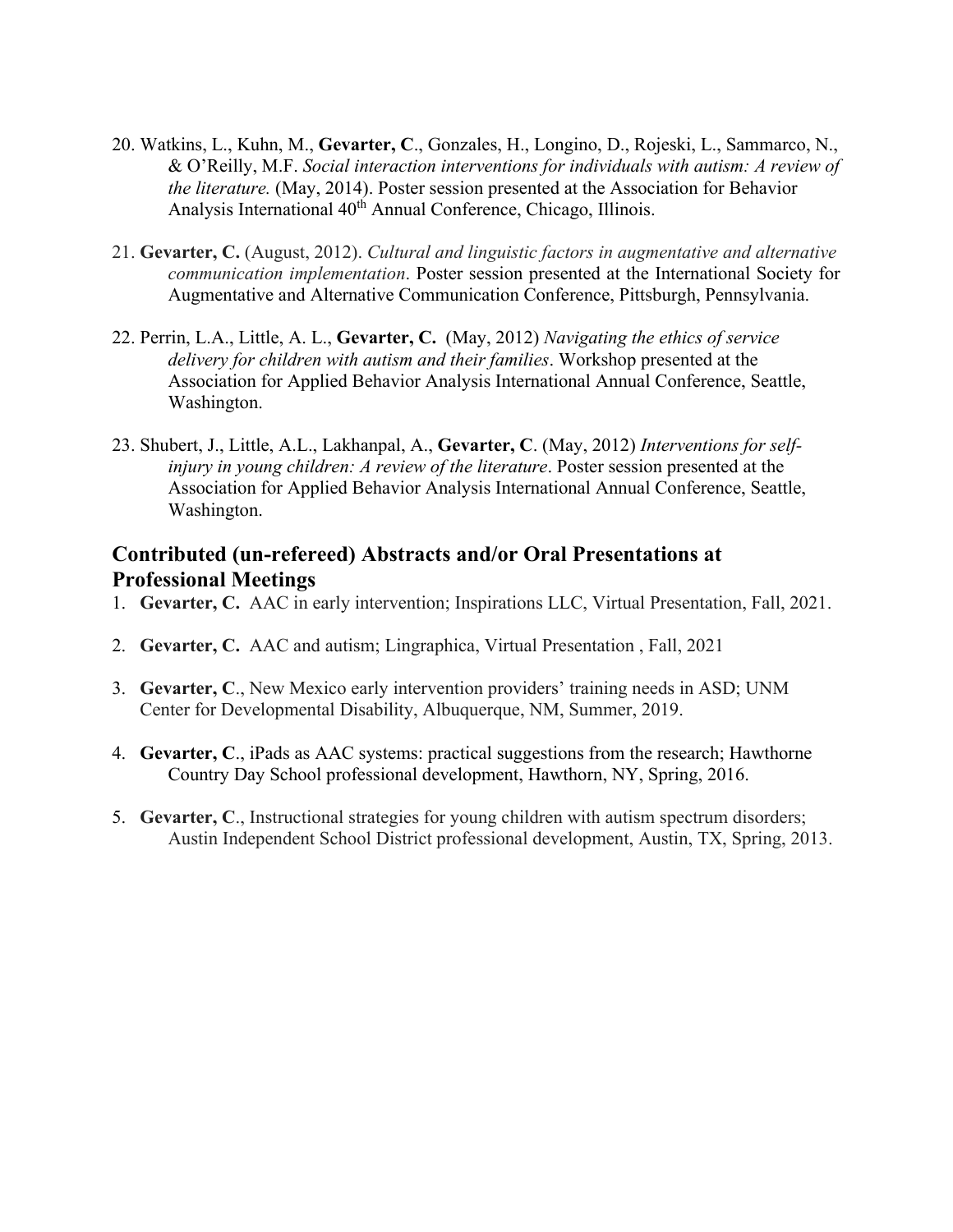## **Research Research Funding**

- 1. *Project SCENES: Social-communication: Collaborating Early with Naturalistic, Evidencebased Supports* Role : Project Director Office of Special Education Programs H325K200073 Reward Period 10/20- 9/25 Reward Amount: \$830,386
- 2. *Training Early Intervention Providers to Teach Naturalistic Intervention Strategies to Parents of Children with Autism Spectrum Disorder or Symptoms of Autism* Role: Pilot PI Transdisciplinary Research, Equity and Engagement Center for Advancing Behavioral Health (TREE Center). NIMHD Grant 3U54MD004811-07S1 Reward Period 6/19-6/20)Reward Amount: \$49,982
- 3. *Individualized communication assessment, intervention, and communication partner training for learners with autism spectrum disorder and limited speech* Role: PI University of New Mexico Advance Women in STEM Grant. Reward Period – 5/18- 12/19 Reward Amount: \$10,000
- 4. *Assessing Speech-Language Pathologists' and Development Specialists' Knowledge of Evidence-Based Strategies for Autism Spectrum Disorder* Role: PI*.* University of New Mexico RAC Grant. Reward Period – 3/18- 5/19 Reward Amount: \$3,840
- 5. *A comparison of speech-generating device formats used during play by children with autism spectrum disorder.* Role: PI*.* Manhattanville College Summer Research Grant Reward Period  $-5/16 - 8/16$  Reward Amount: \$3,840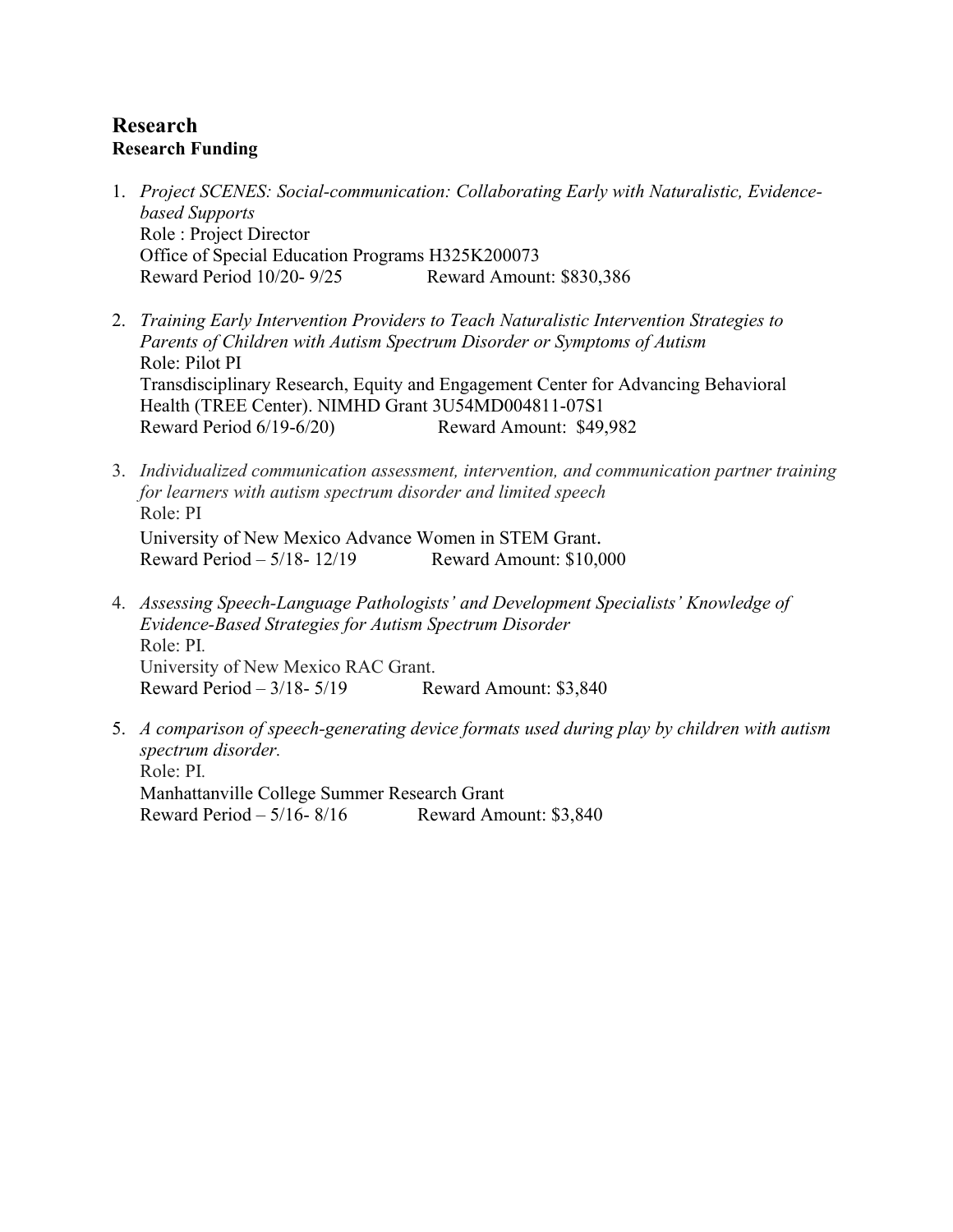# **Teaching**

## **Masters Advisement**

#### *Thesis committee chair*

Susanna Cole. Expected 2021. *The Perspectives of Parents and Guardians of Elementary Aged-Children with ASD in New Mexico Regarding Public Schools' Communication and Language Services During COVID-19*

### *Thesis committee member*

Ji Sun Park. Expected 2021. *Measuring Language Development in Children with Down Syndrome Who Use AAC.*

# **Undergraduate Student Mentoring**

Adriana Medina; 2020; B.A. *Teaching children with autism to label with two-word combinations on speech-generating devices during play.* Presented at University of New Mexico Undergraduate Research (UROC)

# **Graduate Student Mentoring**

Mariah Groll.; 2019; M.S. *Early intervention providers' knowledge of evidence-based practices for working with children with autism.* Presented at University of New Mexico Shared Knowledge Conference

# **Classroom Teaching**

2019-2021 Spring; Augmentative and Alternative Communication; SHS 532

2018-2019; Fall; Reading and Writing in Research; SHS 506

2018-2021; Spring; Autism and Developmental Disabilities; SHS 539

2017-2019; Fall; Language Development; SHS 430

2015-2017 Fall and Spring; Concepts and Principles in Applied Behavior Analysis; EDU 5540

2015-2016 Fall and Spring; Instructional Strategies for Special Education; EDU 5085

2016-2017 Fall and Spring; Developing and Increasing Behaviors; EDU 5543

2016 Summer and Fall; Ethical Considerations in ABA; EDU 5541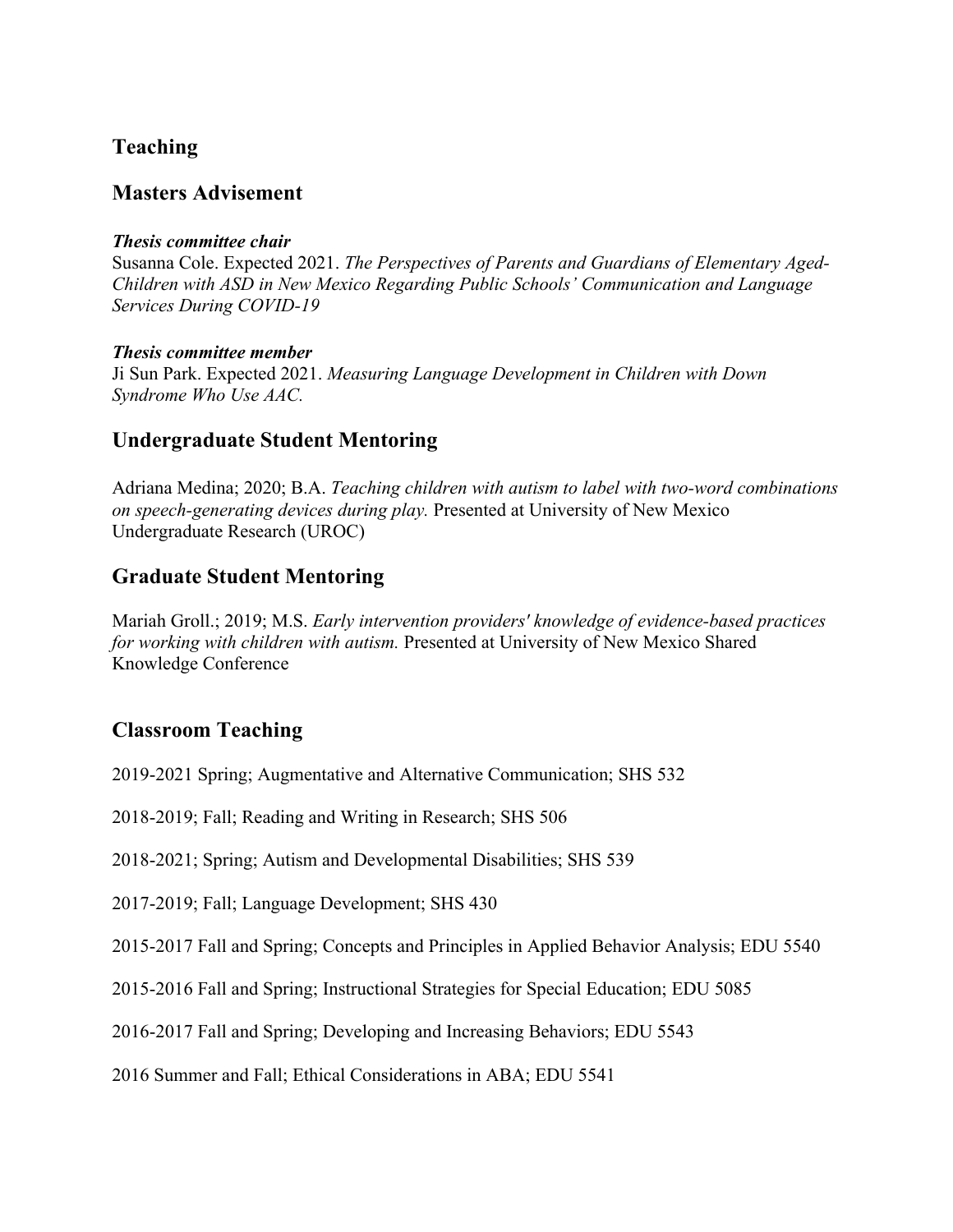2013-2015 Spring; Advanced Early Childhood Intervention; SED 378

# **Curriculum Development or Teaching Administrative Positions**

Project SCENES Program director (2020-present)

Developed proposal for new 1 credit course in naturalistic intervention for Project SCENES (2020)

UNM Speech and Hearing Sciences PhD program development committee member (2017 present)

Developed new course in Autism (SHS 539) in 2018

Wrote approved programs/applications for NYS masters and graduate certificate program in Applied Behavior Analysis for Manhattanville College, including the development of six new syllabi; programs approved August 2017

Manhattanville College Applied Behavior Analysis Program Coordinator (2015-2017)

#### **Service**

#### **Guest Editorship**

*Behavior Modification.* Co-editor of special issue on complex communication needs (2019)

#### **Editorial Board Membership**

*Focus on Autism and other Developmental Disabilities* (18 reviews completed 2014-2020) *Journal of Developmental and Physical Disabilities* (34 reviews completed 2013-2019) *Teaching Exceptional Children (5* reviews 2016-2019)

### **Adhoc Reviewing for Journals**

*Augmentative and Alternative Communication* (25 reviews completed 2016-2021) *International Journal of Developmental Disabilities* (1 review completed 2021) *Assistive Technology* (1 review completed 2021) *Research and Practice for Persons with Severe Disabilities* (4 reviews completed 2017-2020) *Language Speech and Hearing Services in the Schools* (2 reviews completed 2020) *Journal of Behavioral Education (8 reviews completed 2018-2020) Journal of Speech Language Hearing Research (*7 reviews completed 2016*-2018) Review Journal of Autism and Developmental Disorders* (3 reviews 2014-2016) *American Journal of Speech Language Pathology* (3 reviews completed 2016)

### **Administrative work in Department, College, University committees**

SHS Admissions Coordinator- Fall 2020- Present

UNM Faculty Senate- Fall 2020-Present